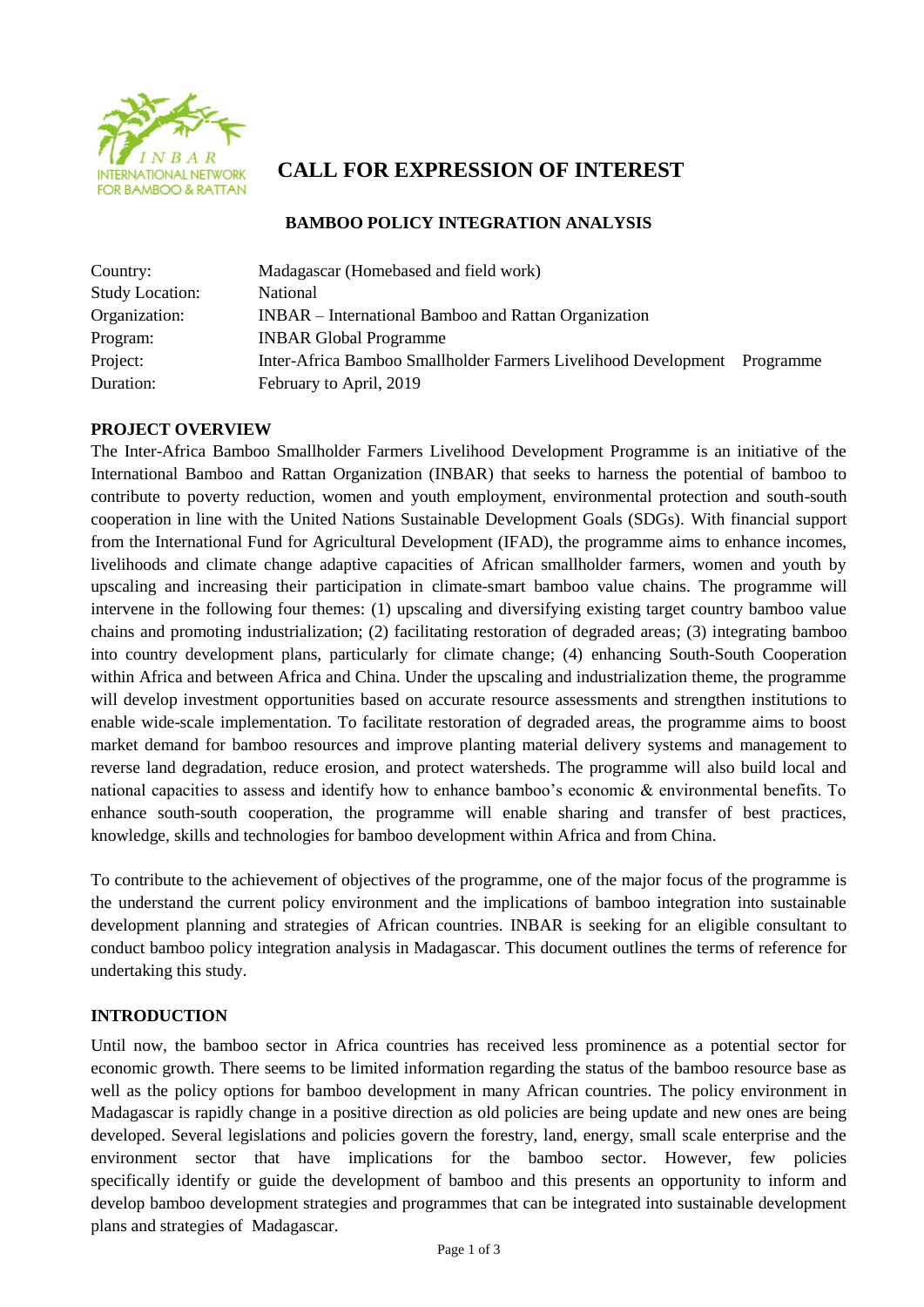Highly important to this study is the identification of key factors and conditions that facilitate or impede the integration of bamboo policy and programmes into national development plans and strategies, including green growth strategies and climate change plans. It is expected that the study will also identify measures that can be taken to facilitate more effective bamboo policy integration into national sustainable development plans. The policy integration analysis will form the basis for framing roundtable discussions which will be convened in liaison with focal ministries.

## **OBJECTIVES OF THE ASSIGNMENT**

The main objective of this assignment is to analyze relevant complimentary policies or programmes on thematic areas, such as landscape restoration, bioenergy, and employment to ensure that newly drafted or existing bamboo policies/programmes are fully linked to national sustainable development planning with the goal to leverage investments in bamboo development. The specific objectives of the study include;

- Provide an understanding and analysis of various sectors, including among others, forestry, energy, biodiversity conservation, and climate change, that has implications on bamboo development in the respective countries;
- Define relevant legislations, complimentary policies and programmes that directly or indirectly support the bamboo development in the respective countries;
- Map key stakeholders (including their roles, responsibilities, interests) in the development of the bamboo sector;
- Assess the opportunities and incentives, including the market and investment in bamboo development in Madagascar;
- Define a framework for bamboo policy integration for sustainable development in Madagascar.

# **SPECIFIC TASKS**

The assessment will consist of literature review and the application of qualitative and quantitative research methods to collect both primary and secondary data. The Consultant is expected to execute the following tasks as part of this assignment and their associated interactions thereof:

- Undertake an extensive desk study to review various literature (project document, journals, reports, and proposals) on the following:
	- o Sectors, including forestry, energy, biodiversity conservation, climate change with implications on bamboo development
	- o Relevant legislations, laws, complimentary policies and programmes that directly or indirectly support the bamboo development in the respective countries;
	- o Stakeholders in the bamboo sector
	- o Market and investment opportunities for bamboo development
- Identify key actors and conduct brief interviews around pathways towards the integration of bamboo into national development plans and strategies.

### **EXPECTED OUTCOME OF THE ASSIGNMENT**

The consultant firm will submit a comprehensive policy integration analysis report with disaggregated data including following, but not necessarily limited to:

- Detailed analysis of political, economic and environmental realities that shape the development of the bamboo sector;
- Detailed analyses of relevant legislations, complimentary policies and programmes that directly or indirectly support the bamboo development in the respective countries;
- List of key stakeholders (including their roles, responsibilities, interests) in the development of the bamboo sector;